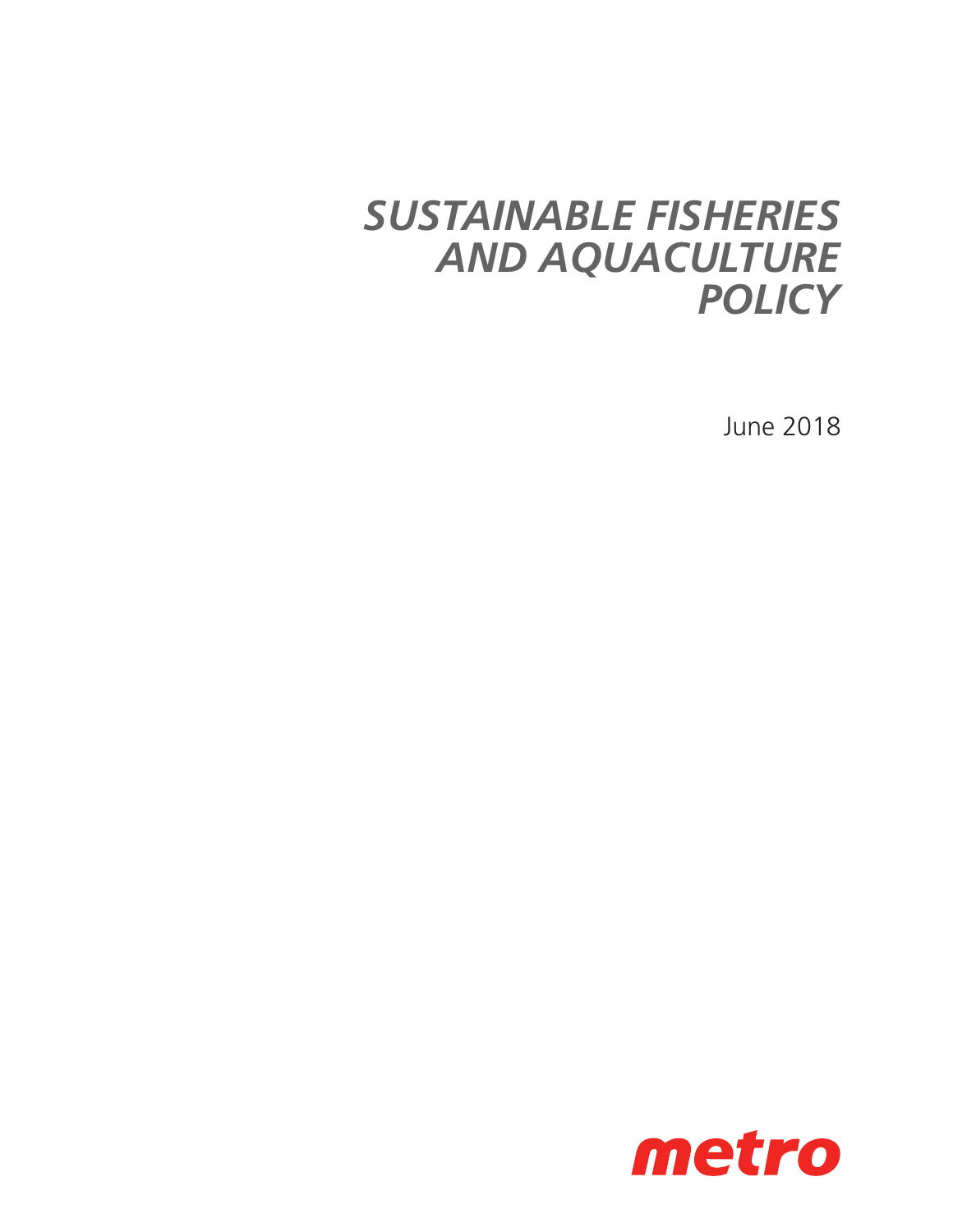# **Table of contents**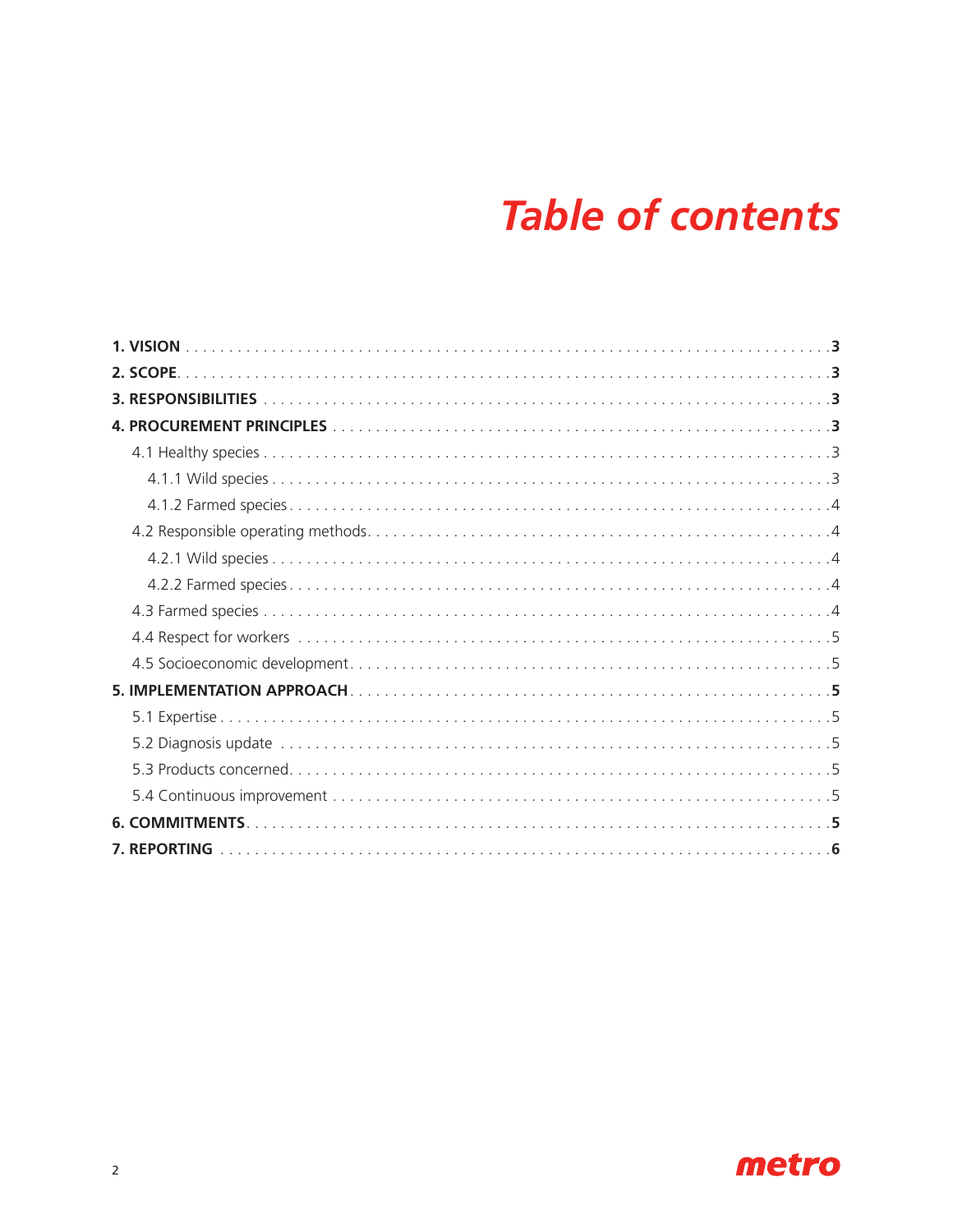## *1. Vision*

METRO acknowledges that healthy oceans and the preservation of natural resources are vital for future generations. METRO also acknowledges that fisheries and aquaculture industries face serious issues, and believes that it is important to foster the adoption of good procurement practices in these two areas.

As a result, and in keeping with its corporate responsibility approach, which aims, among other things, at offering responsible products to its customers, METRO launched its Sustainable Fisheries Policy in 2010 and updated it in 2018. Among the changes made to the policy, the title was modified for Sustainable Fisheries and Aquaculture Policy.

Since launching this initiative, METRO has acquired new knowledge by continuously monitoring the industry's issues and trends, as well as maintaining regular contacts with concerned stakeholders. These elements enabled us to update the policy, the purpose of which is to guide our buying practices in order to foster the adoption of responsible and ethical fishing and aquaculture practices.

## *2.Scope*

This sustainable fisheries and aquaculture policy applies to fishery and aquaculture products sold in our Metro, Metro Plus, Super C, Food Basics and Marché Richelieu stores in Quebec and Ontario, and includes fresh, frozen, and canned products.

METRO's Sustainable Fisheries and Aquaculture Policy will be implemented as of April 2018 and will be revised in 2021, the year following the end of METRO's 2016-2020 CorporateResponsibility Plan.

## *3. Responsibilities*

The Senior Vice-President of National Procurement is responsible for the implementation of this policy and the continuous improvement of its results.

The Senior Director of Corporate Affairs oversees the approach, while the Senior CR corporate responsibility Advisor supervises coordination.

The application of the policy falls under the responsibility of the fisheries, aquaculture and animal welfare specialist, who monitors the evaluation of the products, the annual update of diagnoses, the list of temporarily withdrawn species, and the continuous improvement program.

## *4. Procurement principles*

METRO is aware that the fishing and aquaculture industries face important issues that concern the sustainability of fish and seafood stocks, the protection of biodiversity and ecosystems, and the conditions under which workers are employed. Compliance with applicable laws and regulations is a fundamental requirement of METRO's procurement practices. Furthermore, METRO's Sustainable Fisheries and Aquaculture Policy is based on five principles that address issues specific to the industry. These principles are additional to METRO's existing criteria for selecting products and services, such as quality, availability and price.

#### **4.1 Healthy species**

METRO aims to commercialize wild and farmed aquatic species that meet the Canadian Food Inspection Agency (CFIA) standards regarding the presence of parasites, pathogens, and diseases, as well as toxic or harmful substances.

#### **4.1.1 Wild species**

METRO aims to commercialize wild species caught from healthy stocks<sup>1</sup> whose fishing rates allow for renewal2 . A stock is considered healthy when it is not subject to overfishing and is not identified as being at risk.

The species must be harvested in fishing zones that are well controlled and managed, and, when applicable, by means of quotas covered by the law and based on credible scientific assessments. METRO also supports fishing activities managed through a Fishery Improvement Project (FIP),

<sup>2</sup> Renewal: Also called recruitment — addition of a class of young mature individuals, from reproduction within the stock, available for harvesting. Their age and size at the time of recruitment vary greatly from one species to another.



<sup>&</sup>lt;sup>1</sup> Stock: Grouping of individuals of the same species living within the same geographical area, mixing sufficiently to allow reproduction among them and having little contact with the other stocks of the species.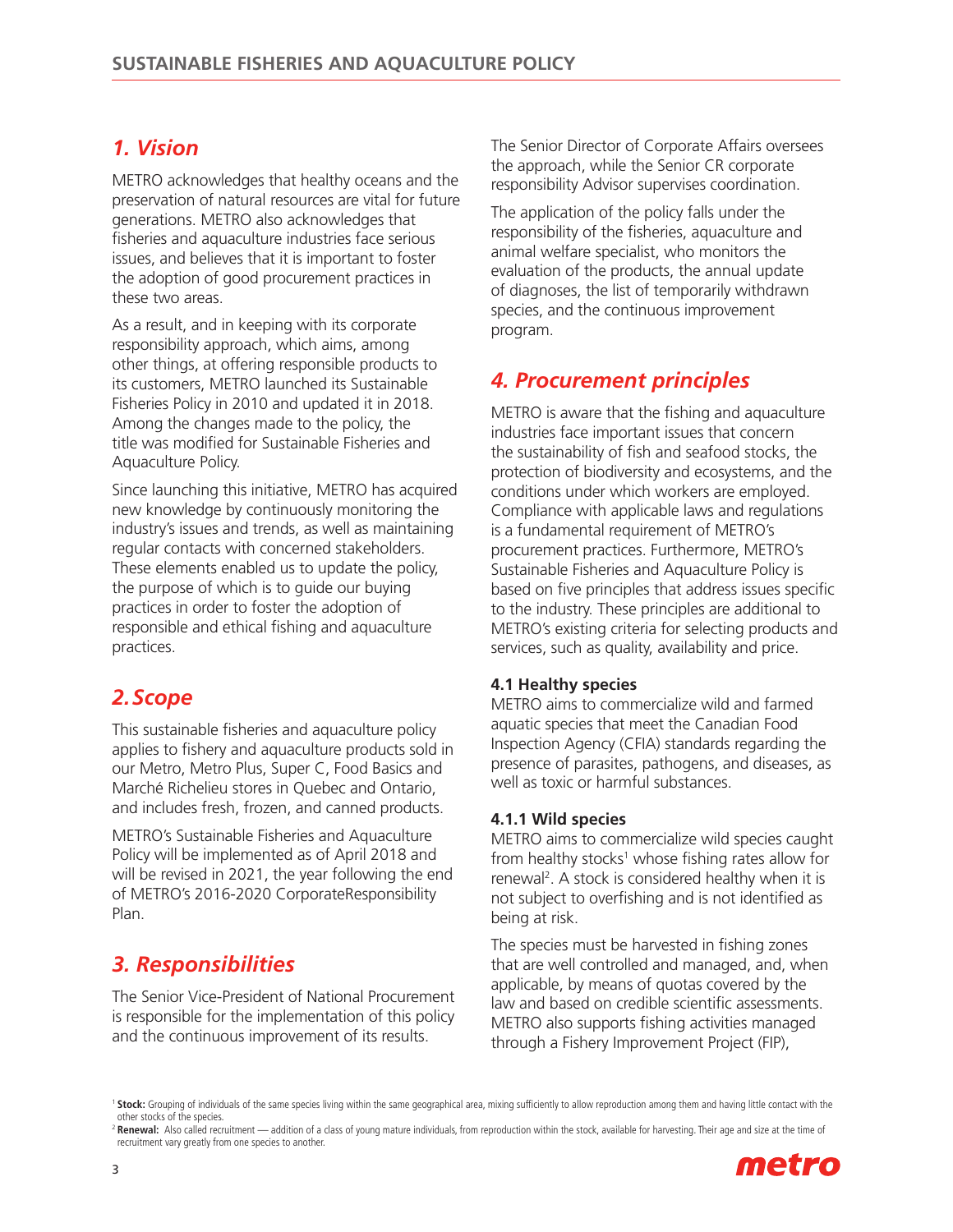a multi-stakeholder initiative aimed at helping the industry address the environmental and management challenges they face in achieving otherwise unattainable standards of sustainability.

These fishing zones should not be recognized as areas that are subject to illegal, unreported, and unregulated fishing (IUU).

#### **4.1.2 Farmed species**

METRO aims to commercialize aquaculture species that are farmed in healthy environments (water quality) which meet the different needs of the species. The practices used should minimize density and ensure that adequate feed is provided in terms of quality and quantity.

METRO encourages aquaculture farms taking part in AIPs (Aquaculture Improvement Projects), which are multi-stakeholder initiatives aimed at solving sustainability problems in a specific area of fish or seafood farming to improve the environmental quality and social conditions of the area in question.

#### **4.2 Responsible operating methods**

The fisheries and aquaculture farms that supply METRO will have to demonstrate that they use sustainable operating methods, as well as recognized best practices.

#### **4.2.1 Wild species**

METRO considers two major risk factors in its assessment of wild fisheries:

- (1) Environmental impacts, including on the seabed;
- (2) The volume of bycatch (undesired species accidentally caught)

METRO encourages the use of selective fishing methods. METRO considers as selective a fishery that captures individuals manually or has exclusionary measures that allow unwanted species and juveniles to not be fished. A good portion of juveniles must remain free to ensure reproductive success, and thus the longevity of the species being exploited. METRO intends to favour doing business with suppliers who will use such methods.

Highly destructive methods for the environment such as chemical and explosive processes, are totally prohibited by METRO, as well as drift nets that are known for their high bycatch rates.

METRO encourages the certification of fisheries and favours certified suppliers whenever possible.

#### **4.2.2 Farmed species**

For aquaculture species, METRO encourages practices that minimize environmental impacts, both physically (air, water and soil) and biologically (fauna and flora). METRO has identified five major areas of risk with respect to aquaculture:

- (1) Waste and discharge management and its impact on water quality;
- (2) Site location and its impact on land space including sensitive environments such as mangroves;
- (3) Risk of escapes and its impact on wild populations;
- (4) Source of feed used and associated risks for wild species;
- (5) Chemicals and antibiotics management.

METRO encourages the certification of aquaculture practices and favours certified suppliers whenever possible.

#### **4.3 Traceability of products**

As it is impossible to verify upon delivery the origin of a product by the physiological characteristics of the animal, and given that METRO wishes to ensure specific management measures are implemented in the fishing zone or on the farm, METRO has set up a traceability system to document the supply chain from the fishing zone or farm, to the consumer. The purpose of this system is to provide consumers with informative and transparent labeling.

The supplier is therefore responsible for filling out a traceability form for each product sold to METRO, which contains important elements such as the scientific name of the species, as well as the fishing zone and method. METRO requires all its suppliers to demonstrate their ability to document, when

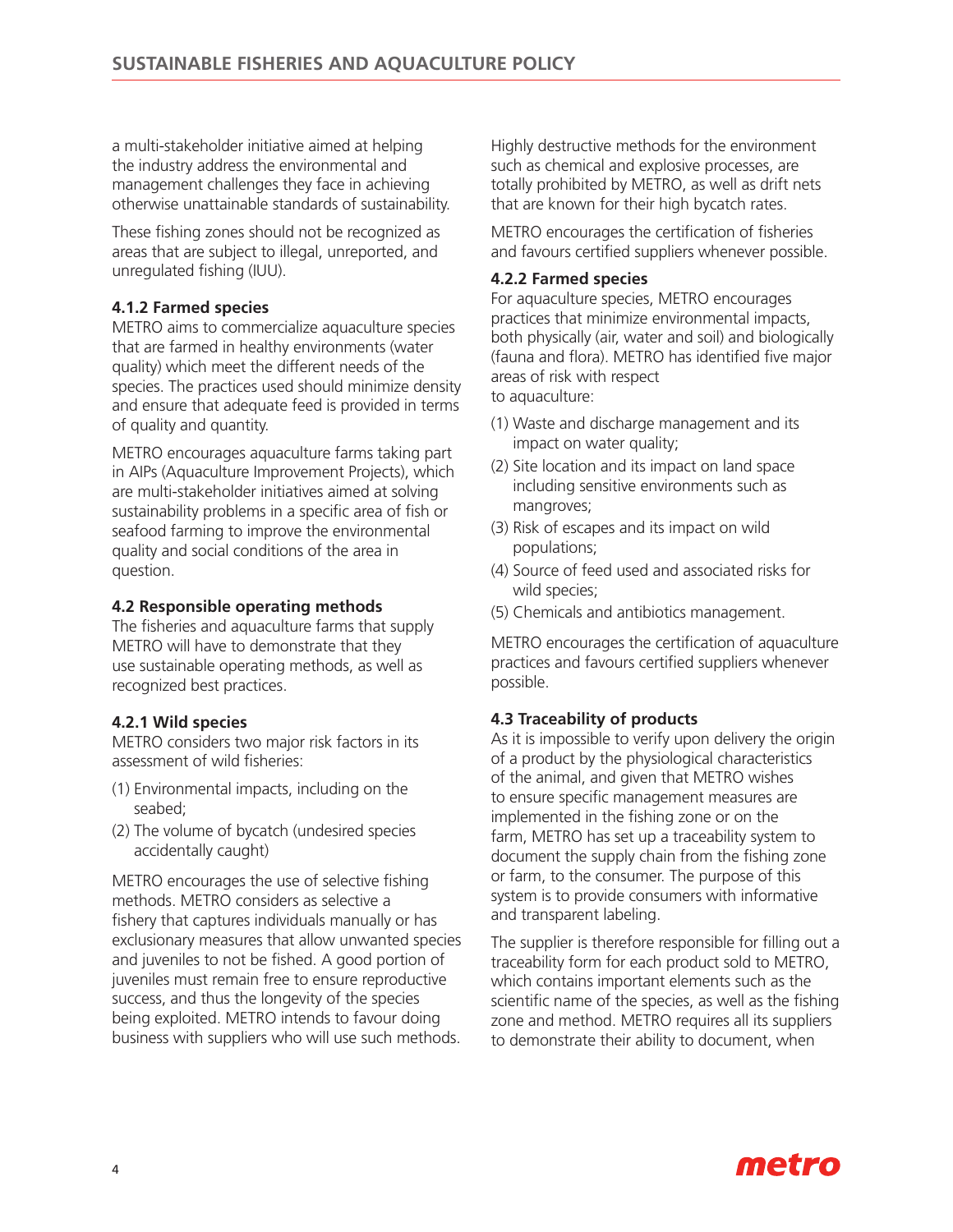asked, their chain of supply, extending back to the fishing vessel.

#### **4.4 Respect for workers**

All METRO suppliers must adhere to the METRO Supplier Code of Conduct for Responsible Procurement, one of the principles of which is respect for workers, as proof of their commitment to meet these criteria:

- METRO intends to purchase from fisheries and aquaculture farms that respect workers' rights, as defined in the METRO Supplier Code of Conduct.
- This includes small-scale fishermen, workers at industrial fisheries, employees of marine product processing plants, as well as employees of aquaculture farms.

#### **4.5 Socioeconomic development**

In keeping with its responsible procurement principles, METRO wishes that its Sustainable Fisheries and Aquaculture Policy will contribute to:

- The development of fisheries, aquaculture farms, and local processing facilities in Quebec and in Ontario, in conjunction with its local purchasing policy;
- The development of small-scale fisheries in the areas offering the products not available locally.

## *5. Implementation approach*

#### **5.1 Expertise**

METRO believes that any decision regarding sustainable fisheries and aquaculture must be based on an objective diagnosis, which considers formal scientific advice about the status of various stocks, and management measures defined by the resource's manager such as quotas, as well as the concerns of METRO's stakeholders.

#### **5.2 Diagnosis update**

As fishing and aquaculture practices, as well as the status of stocks and ecosystems, continue to evolve, METRO will regularly update its diagnosis, based on the latest scientific findings and reports. METRO has established a list of sensitive stocks that are evaluated annually, as well as a list of temporarily withdrawn species.

#### **5.3 Products concerned**

Three subgroups of fishery and aquaculture products are assessed prior to their purchase:

- (1) Fresh fish and seafood;
- (2) Frozen fish and seafood;
- (3) Canned fish and seafood.

#### **5.4 Continuous improvement**

METRO encourages its suppliers to follow a continuous improvement process. For example, the company favours suppliers who make tangible progress in the management of their fisheries and aquaculture activities, either through a change in their operating method, an investment in improving fishing techniques, in the conservation of the species exploited, or the addition of a third-party certification. Also, the company favours suppliers making tangible progress regarding the traceability of their products.

METRO has identified specific groups of species that present increased risks in terms of sustainable fishing and aquaculture, either because the stock status is of concern or because of the potential impacts of the operating method used. METRO's continuous improvement program is intended for these species and establishes a list of specific criteria and indicators. All vendors who supply METRO with these species must actively participate in the program and meet all of its requirements. METRO favours the suppliers who meet all the criteria for continuous improvement.

### *6. Commitments*

- 1. For aquaculture shrimp: ensure that 100% of private brand shrimp is BAP-certified (Best Aquaculture Practices).
- 2. For aquaculture salmon: ensure that 100% of private brand fresh salmon is BAP-certified (Best Aquaculture Practices).
- 3. Ensure that 100% of private brand canned tuna is from sustainable fishing.